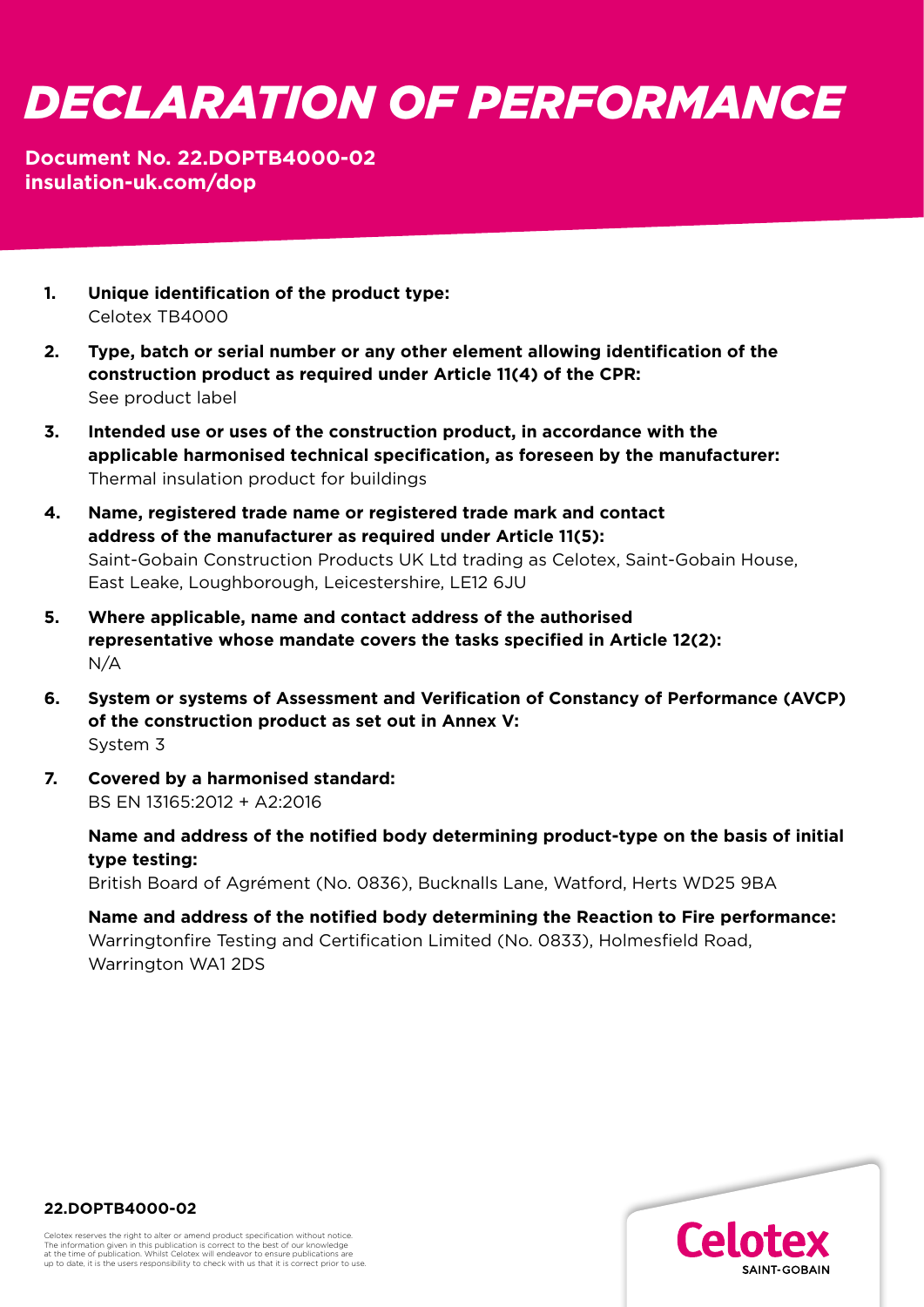## **8. Declared performance:**

## Harmonised Technical Standard: BS EN 13165:2012 + A2:2016

| <b>Essential characteristics</b>                                                                           | <b>Performance</b>                                                                                  | <b>Unit</b>      | <b>Declared performance</b> |
|------------------------------------------------------------------------------------------------------------|-----------------------------------------------------------------------------------------------------|------------------|-----------------------------|
| <b>Product name</b>                                                                                        |                                                                                                     |                  | Celotex TB4000              |
| <b>Thickness</b>                                                                                           |                                                                                                     | mm               | $20 - 45$                   |
| <b>Thickness tolerance</b>                                                                                 | dN 20-45mm                                                                                          |                  | T <sub>2</sub>              |
| <b>Thermal resistance</b>                                                                                  | Thermal resistance                                                                                  | $m^2$ .K/W       | 0.90                        |
|                                                                                                            | Thermal conductivity                                                                                | W/m.K            | 0.022                       |
| Length and width                                                                                           | $1000mm$                                                                                            | mm               | ± 5                         |
|                                                                                                            | 1000 to 2000mm                                                                                      | mm               | ±7.5                        |
|                                                                                                            | 2001 to 4000mm                                                                                      | mm               | ±10                         |
| <b>Squareness</b>                                                                                          | $S_h$                                                                                               | mm/m             | $\leq 5$                    |
| <b>Flatness</b>                                                                                            | Length $<$ 2.5m<br>$\leq$ 0.75 $m2$<br>> 0.75 m <sup>2</sup>                                        | mm               | $\leq 5$<br>$\leq 10$       |
| <b>Reaction to fire</b>                                                                                    | Reaction to fire                                                                                    | <b>Euroclass</b> | Ε                           |
| <b>Durability of Reaction to fire</b><br>against heat, weathering,<br>ageing/degradation                   | Durability of Reaction to fire<br>of the product as placed<br>on the market                         | <b>Euroclass</b> | Does not change with time   |
| <b>Durability of thermal</b><br>resistance against heat,<br>weathering, ageing/<br>degradation             | Thermal resistance                                                                                  | $m2$ .K/W        | 0.90                        |
|                                                                                                            | Thermal conductivity                                                                                | W/m.K            | 0.022                       |
|                                                                                                            | Durability characteristics                                                                          | $m^2$ .K/W       | 0.90                        |
|                                                                                                            |                                                                                                     | W/m.K            | 0.022                       |
|                                                                                                            | Dimensional stability                                                                               |                  | DS(70,90)3<br>$DS(-20,-)1$  |
|                                                                                                            | Deformation under specified<br>compressive load and<br>temperature conditions                       |                  | <b>NPD</b>                  |
|                                                                                                            | Determination of the aged<br>values of thermal resistance<br>and thermal conductivity               | W/m.K            | 0.022                       |
| <b>Compressive strength</b>                                                                                | Compressive stress or<br>compressive strength                                                       | kPa              | CS(10\Y)120                 |
| Tensile/flexural strength                                                                                  | Tensile strength<br>perpendicular to faces                                                          |                  | <b>NPD</b>                  |
| <b>Durability of compressive</b><br>strength against ageing/<br>degradation                                | Compressive creep                                                                                   |                  | <b>NPD</b>                  |
| <b>Water permeability</b>                                                                                  | Short term water absorption<br>Long term water absorption                                           |                  | <b>NPD</b><br><b>NPD</b>    |
|                                                                                                            | Flatness after one side wetting                                                                     |                  | <b>NPD</b>                  |
| Water vapour permeability                                                                                  | Water vapour transmission                                                                           |                  | <b>NPD</b>                  |
| <b>Acoustic absorption index</b>                                                                           | Sound absorption                                                                                    |                  | <b>NPD</b>                  |
| <b>Release of dangerous</b><br>substances to the<br>indoor environment                                     | Release of dangerous<br>substances                                                                  |                  | NPD(a)                      |
| <b>Reaction to fire of the</b><br>product in standardised<br>assemblies simulating<br>end-use applications | Reaction to fire of the<br>product in standardised<br>assemblies simulating<br>end-use applications |                  | <b>NPD</b>                  |
| <b>Continuous glowing</b><br>combustion                                                                    | Continuous glowing<br>combustion                                                                    |                  | NPD(a)                      |

NPD = No Performance Determined

(a) No harmonised standard test method available



**22.DOPTB4000-02**